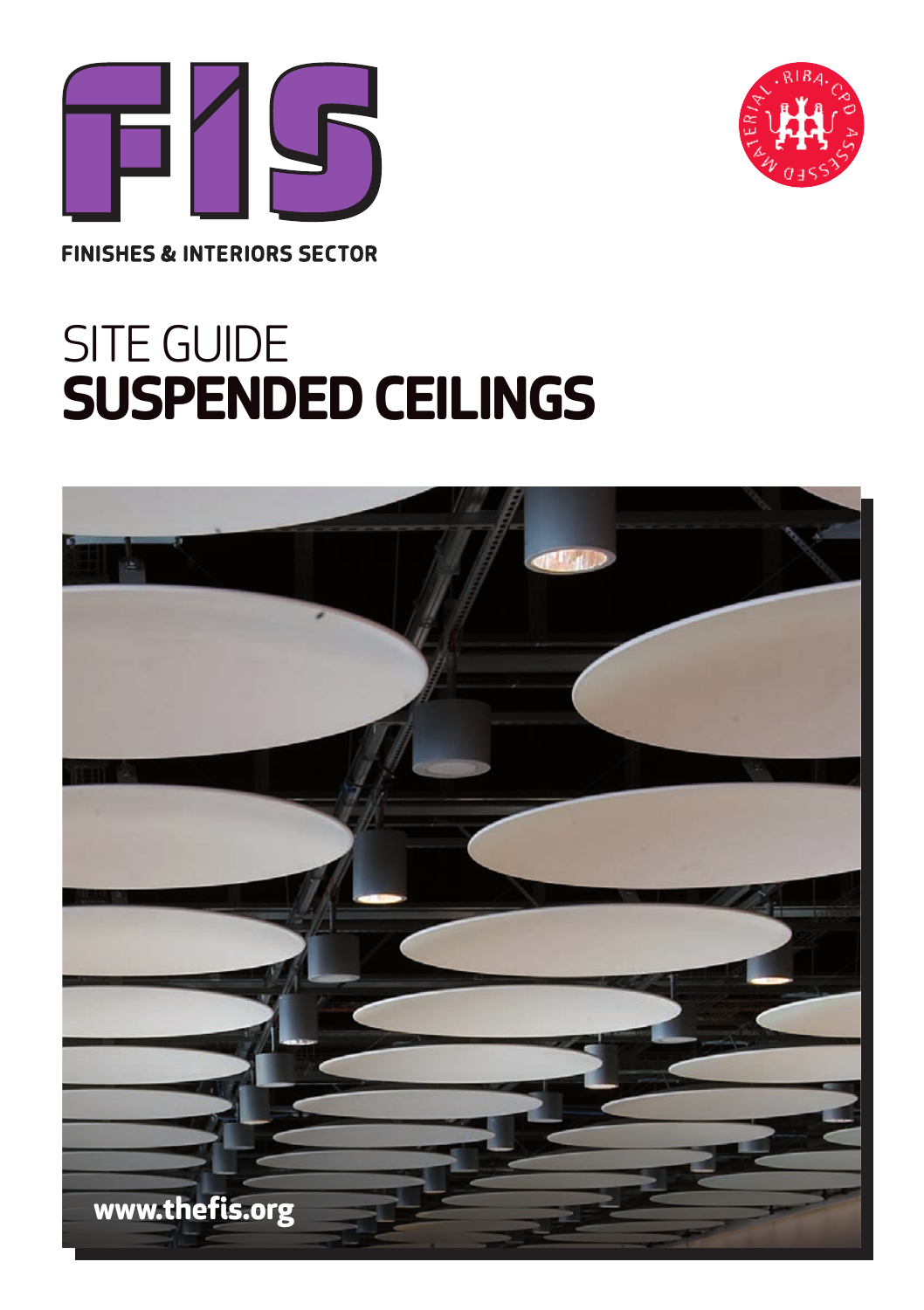# **FIS Site Guide for Suspended Ceilings**

**Contents:**

| טוונכוונא.                                                                                                                                                                                                                                                          |    |
|---------------------------------------------------------------------------------------------------------------------------------------------------------------------------------------------------------------------------------------------------------------------|----|
| <b>Introduction</b>                                                                                                                                                                                                                                                 | 2  |
| <b>FIS</b>                                                                                                                                                                                                                                                          | 2  |
| <b>Types of Suspended Ceilings</b><br>Exposed or Lay-in grid; Concealed grid; Semi-concealed grid; Concealed grid for metal clip-in                                                                                                                                 | 3  |
| tiles; Metal strip; Open cell ceilings; Bespoke metal ceilings; Metal furring systems; Grid;<br>Perimeter trims; Hangers; Access to the ceiling void.                                                                                                               |    |
| <b>Materials</b><br>Quality of materials; Delivery to site; Receiving, handling and storage.                                                                                                                                                                        | 10 |
| <b>Installation</b><br>Planning with the suspended ceiling contractor; When to install the ceiling; Sequence<br>of installation; Integration of services.                                                                                                           | 11 |
| <b>Fire Protection</b><br>Structural fire protection; Cavity barriers.                                                                                                                                                                                              | 13 |
| <b>Services Needed by Ceiling Contractor</b><br>Scaffolding; Electrical power; Lighting; Debris.                                                                                                                                                                    | 14 |
| <b>Health and Safety</b><br>The Health & Safety & Work Act; The Construction (Design and Management)<br>Regulations 1994; Site safety rules; Work at height; Step-ladders, trestles and stagings; Ladders;<br>Stilts; Scaffolding; Mobile elevating work platforms. | 15 |
| Completion<br>Provision of operation and maintenance manual; Maintenance.                                                                                                                                                                                           | 20 |
| Swimming Pools, Leisure Buildings, Aggressive Environments                                                                                                                                                                                                          | 21 |
| Summary                                                                                                                                                                                                                                                             | 21 |
| <b>Appendix 1</b><br>List of references.                                                                                                                                                                                                                            | 22 |
|                                                                                                                                                                                                                                                                     |    |

# **Site Guide for Suspended Ceilings**

# **Introduction**

There are very few commercial building projects, new‐build or refurbishment, which do not have suspended ceilings as one of their key construction components.

Usually representing the largest uninterrupted surface, they make <sup>a</sup> major contribution to the overall appearance and ambience of the finished space.

As a platform for lighting fixtures, HVAC diffusers, sound systems and wireless antenna panels, suspended ceilings deliver functionality to the building owner.

Some systems can contribute to structural fire protection.

For the construction team they offer <sup>a</sup> rapidly installed, dry and relatively clean process.

However, for the completed ceiling to meet the legitimate expectations of the building owner, occupier, design professionals and construction team, the selection and installation process must be carefully considered and understood by all parties.

Suspended ceilings are <sup>a</sup> finishing trade and require installation by specialist contractors. The specialist contractor will provide the high levels of management, operative skills and resources, essential to deliver <sup>a</sup> high quality product. Their considerable experience on similar projects will be of significant assistance to the construction team.

Most of the contractor members of the FIS supply and install suspended ceilings.

They have satisfied stringent conditions of entry and have agreed to maintain high standards by adherence to the most current standards and codes of practice, together with manufacturers' recommendations as applicable.

FIS recommends that its contractor members are used to install the suspended ceilings, and <sup>a</sup> categorised national list is available.

This *Site Guide for Suspended Ceilings* is not intended as <sup>a</sup> definitive technical manual, but rather an aide‐ mémoire and guide that will benefit main contractors, site managers/supervisors, designers, engineers and others involved with the building process. Additionally, it will help the reader understand the requirements of the suspended ceiling contractor if he is to fully function as <sup>a</sup> full member of the project team.

# **Finishes and Interiors Sector (FIS)**

FIS speaks with one strong voice for the finishes and interiors sector. We work on behalf of our membership to raise awareness and increase the influence of the sector. We help members to make the most of opportunities through advice, training, technical support and dialogue with government and other bodies.

Our growing influence is based on the support we give to members, our ability to share knowledge for and about the sector, our determination to drive standards high and to encourage <sup>a</sup> sense of pride in the quality of our members' work.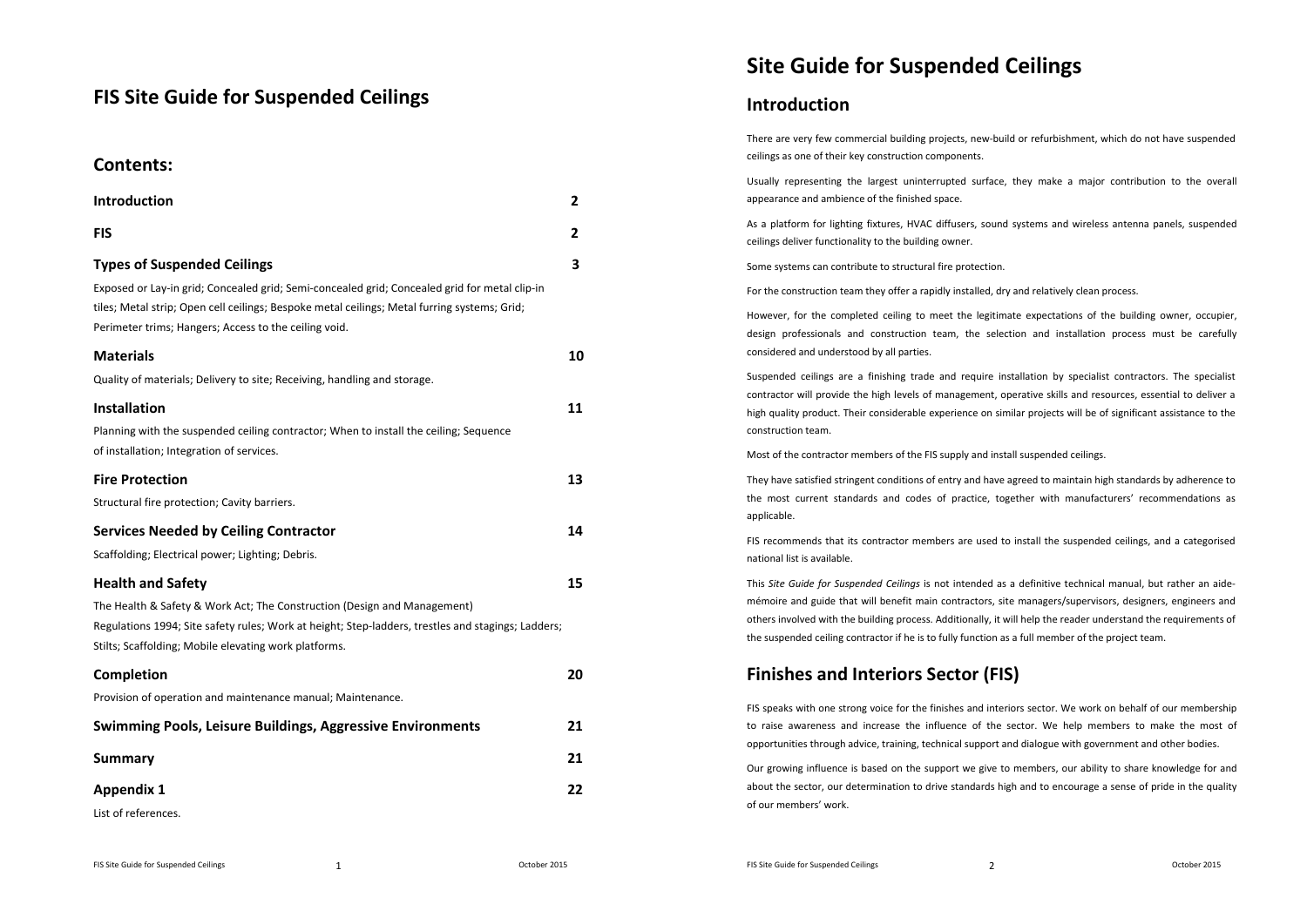FIS represents <sup>a</sup> growing sector, addressing key issues that affect our specialist members but also, more broadly, the construction industry and the UK economy. We aim to equip member companies to meet client needs more effectively, to make sure the sector has enough people with the right skills working to high technical standards, and to imbed <sup>a</sup> culture of quality and sustainable development. We focus on innovation because that creates <sup>a</sup> better tomorrow, but we are rigorous about health and safety because that affects the way we work today.

To achieve its overall objective of providing clients with the quality installations to which they aspire, the FIS requires the standards, materials, service and workmanship of its members to be of a very high order.

# **Types of Suspended Ceilings**

A wide range of suspended ceilings are available and they are being constantly developed and expanded to meet changes in regulations, standards and building design requirements.

The most common types of suspended ceilings can be summarised as follows.

# **Exposed or Lay‐in grid**

A system where the grid is visible and into which panels are laid. The grid is finished in colours to harmonise or contrast with the panels.

Panels are manufactured from <sup>a</sup> variety of materials including mineral/rock fibre, glass fibre, plasterboard, calcium silicate, glass reinforced gypsum, perlite, wood, steel and aluminium.

The system is rapid to install and can provide <sup>a</sup> high degree of access to the ceiling void. (Although with <sup>a</sup> suspended ceiling designed and installed to provide structural fire protection, the tiles would generally be clipped into position, which would prevent overall access to the ceiling void.)

Panels are available in <sup>a</sup> variety of sizes to suit the modular features of the grid system. The more common being 1200 <sup>x</sup> 600, 600 <sup>x</sup> 600 and 500 <sup>x</sup> 500mm.

Grid systems are, generally, an inverted 'T' design, with <sup>a</sup> table (exposed face) width of 15 or 24mm. They are rolled from galvanised steel strip with <sup>a</sup> finished facing of painted steel or aluminium. Grid systems may also have an exposed face that is rolled to <sup>a</sup> profile or have <sup>a</sup> profiled aluminium section applied.

Extruded aluminium exposed grid systems are also available.

The various components clip together to form square or rectangular modules to receive infill panels.

Panels have, most commonly, square or simple rebated edges, but some propriety products may have other edge details. A considerable number of face patterns and colours are available.

Many panels are designed for wide usage and have good general performance. Panels are also available with enhanced features, offering increased sound absorption, sound attenuation, heat insulation, resistance to humidity, etc.

Exposed grid suspended ceiling systems can contribute to passive fire protection – see later section.

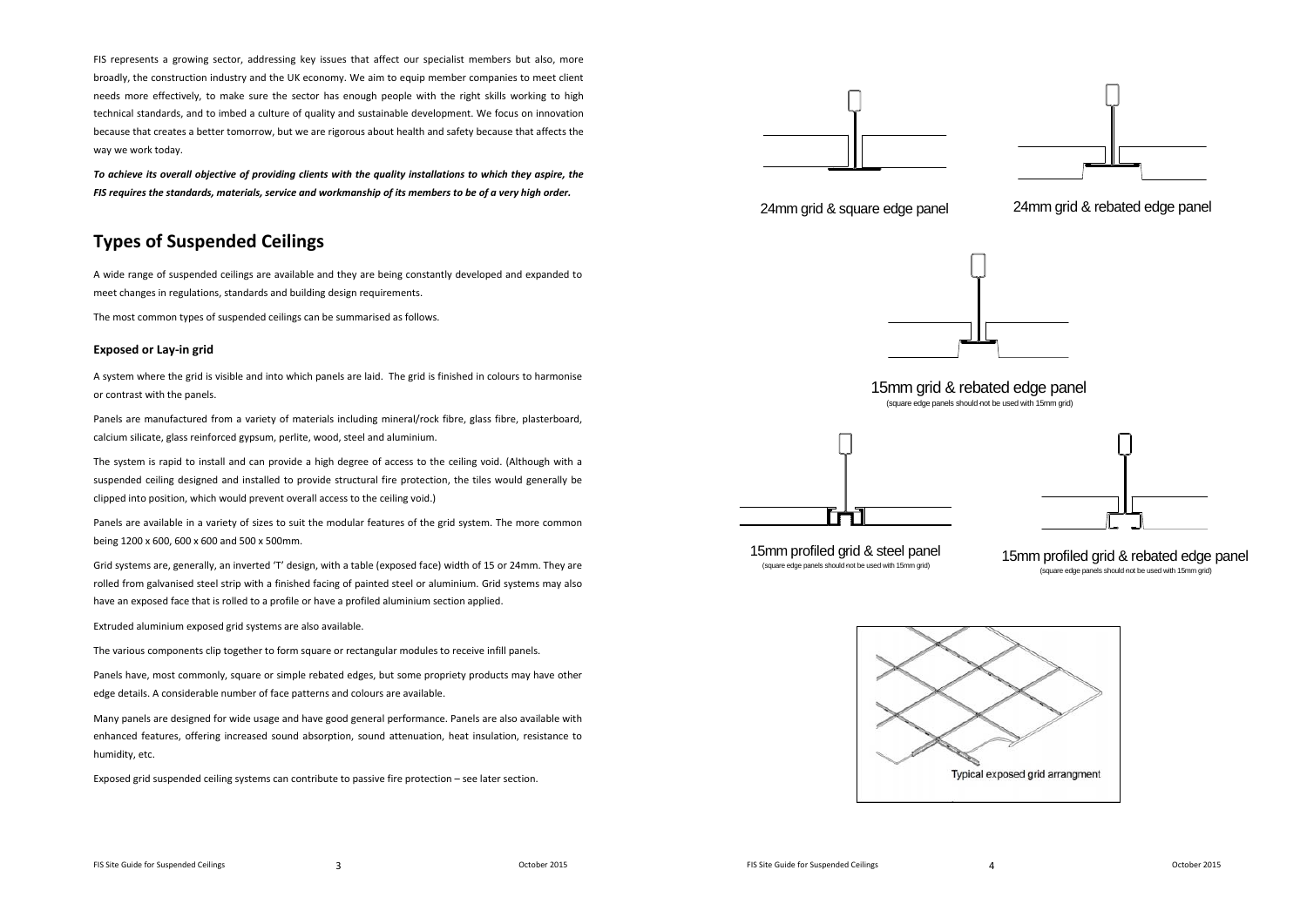# Semi-concealed systems can offer access to the void above the ceiling, but, if required on a regular basis, care should be exercised in the selection of plank material.

## **Concealed grid (for tiles other than steel/aluminium)**

A system where, after the tiles are installed, the grid is not visible. The system most commonly comprises galvanised steel 'Z' sections fixed with clips to <sup>a</sup> primary network of galvanised channel sections. Systems using inverted 'T' sections (similar to those described under 'Exposed or lay‐in grid') may also be appropriate for specific manufacturer's tiles.

Tiles are manufactured from <sup>a</sup> variety of material, including mineral/rock wool, glass fibre, perlite cast plaster and wood. Edges may be kerfed (slotted), back‐cut or tongued & grooved to receive the 'Z' or 'T' section. The butting edges of the tiles may be square or bevelled to create <sup>a</sup> 'V' joint feature.

Common sizes of tiles are 300 <sup>x</sup> 300 and 600 <sup>x</sup> 600.

Concealed grid systems require an extremely high standard of workmanship to achieve <sup>a</sup> satisfactory installation.

## *Typical concealed grid*





#### **Semi‐concealed grid**

A system where the grid is visible in one direction only. The exposed grid sections would generally be <sup>a</sup> 24mm 'T', as described under 'Exposed or lay‐in grid'. The concealed components may be similar 'T' section, 'Z' section (usually 32mm deep) or <sup>a</sup> special deep 'cranked Z'.

As the grid components do not interlock spacer bars must be used to prevent the exposed tee sections 'spreading' allowing panels to fall.

This system is designed to support 'planks' – tiles that are 300mm wide and 1200, 1500, 1800 and up to 2500mm long. The exposed sections support the shorter edges.

Planks are manufactured from <sup>a</sup> variety of material, including mineral/rock wool, glass fibre, wood, steel and aluminium. The short edges are square cut and the long edges may be kerfed (slotted), back‐cut or tongued and grooved to receive the 'Z' or 'T' section. Planks manufactured from steel or aluminium will, generally, not require the longitudinal (concealed) components.

The butting edges of the planks are usually bevelled to create <sup>a</sup> 'V' joint feature, but may be square – metal versions may have <sup>a</sup> separating foam gasket.



#### **Concealed grid for metal clip‐in tiles**

A system where the grid is not visible specifically designed for metal tiles. The system comprises <sup>a</sup> 'spring T' or 'A' bar (also known as 'Omega') that supports the tiles. This section is fixed to and below <sup>a</sup> primary grid, usually <sup>a</sup> galvanised channel section. (Direct suspension of the tile carrying component is possible, but not common.)

Tiles are manufactured from steel and aluminium with square and/or bevelled edges. The tiles are usually painted and the face may be plain or perforated. The holes, of specified diameter, can be in straight rows or on <sup>a</sup> diagonal pitch.

Various materials can be placed in the back of the tiles to provide or enhance sound absorption, sound attenuation and passive fire protection. The infill material will, typically, be of mineral wool enclosed in an aluminium foil envelope. Mineral fibre board is also used.

The tiles have, on their upturned edges, an arrangement of 'pips' that locate into the tile supporting section. A method of controlling the level of the tile face when installed (referred to as the 'stop') will also be incorporated.

Tiles are available in various standard lengths and widths; most commonly, 600 <sup>x</sup> 600mm, 1200 <sup>x</sup> 600mm and 300 or 600mm wide by up to 1800mm long. Special sizes and shapes are also available. Tiles can be removed from the grid by <sup>a</sup> suitably instructed operative using the appropriate tools.



'A' bar with clip-in metal tile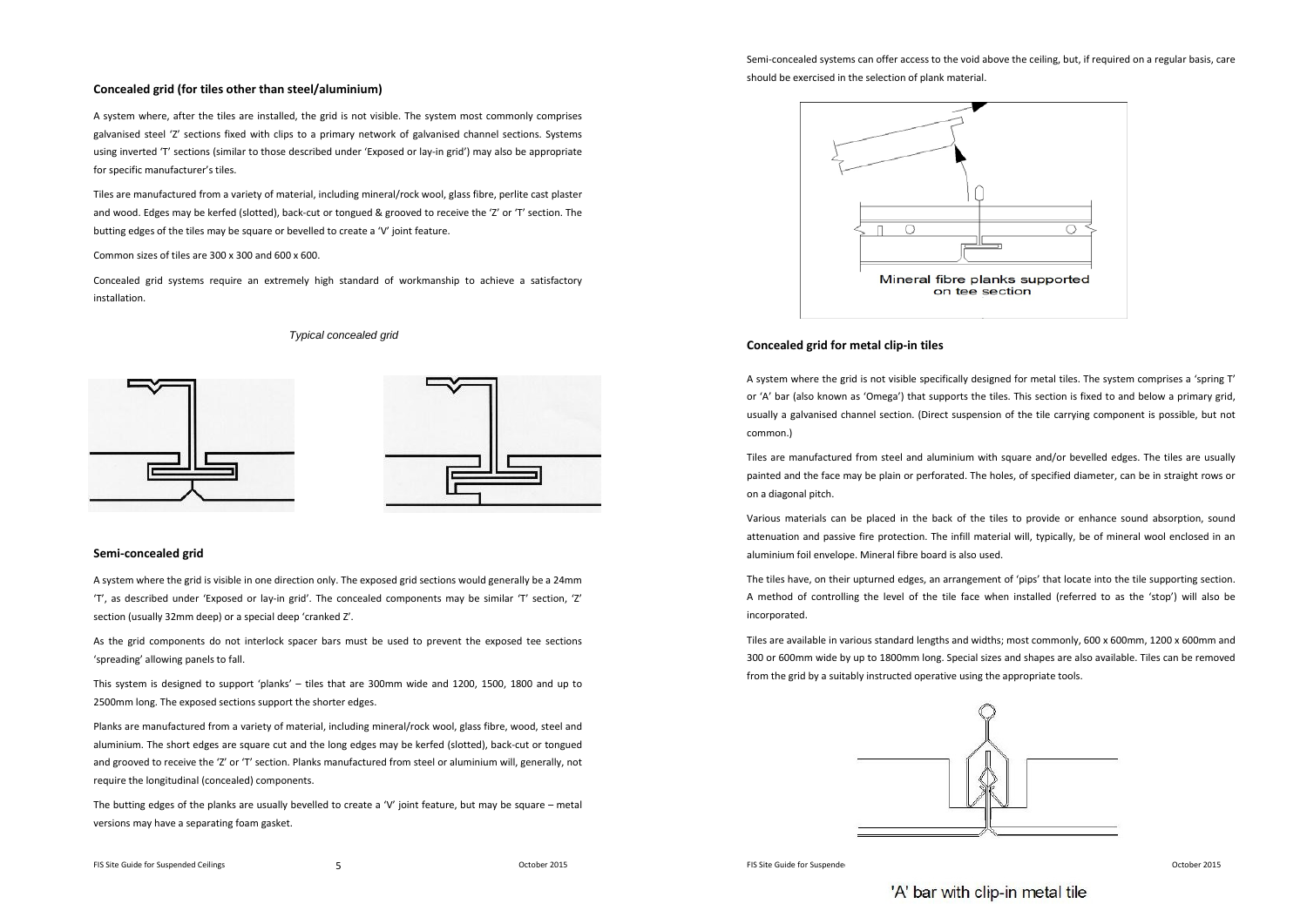

Spring 'T' with clip-in metal tile

#### **Metal strip**

A system of rolled narrow (300mm or less) panels fixed to the underside of 'carriers' that may be concealed or visible.

The carriers, manufactured in steel and aluminium, are punched at modular centres to receive the panels. (Carriers are unique to their manufacturer and designed for use with their panels – they are not interchangeable.)

The panels are available in steel and aluminium, in numerous colours, plain or perforated.

Perforated panels may have an infill material to enhance their acoustic performance.

The panels are usually made to order and are available in lengths limited only by their transportability, access to the installation point and site handling issues.

The design of panels is such as to form an 'open' or 'closed' ceiling.

'Open' strip ceilings may have an overlay 'blanket' of acoustic or other material, to obscure the view into the ceiling void.

Panels can be removed for access, but, if frequent access is required, specific detailing may be necessary.

#### **Open cell ceilings**

Open cell systems consist of panels of metal blade construction, mineral wool, mdf or glass reinforced gypsum (GRG).

Metal blade products can be supported directly, but some will require <sup>a</sup> supporting grid. Mineral fibre, mdf and GRG will require <sup>a</sup> grid system.

Generally the products are designed to create <sup>a</sup> 'non‐modular' appearance, with the grid (where required) blending in with the panel.

Luminaires can be mounted above an open cell ceiling to create widely diffused illumination. Alternatively, spotlights and downlighters specifically designed for open cell ceilings are available.

Subject to the degree of 'open area' fire suppression systems can be positioned above this type of construction.

The opportunity to integrate air handling systems within and through the ceiling is also available.

Open cell ceilings may have an overlay 'blanket' of acoustic or other material, to obscure the view into the ceiling void and/enhance aspects of acoustic performance.

### **Bespoke metal ceilings**

Suspended ceiling systems designed for specific projects. These ceilings are tailored to suit building layouts in a variety of modules sizes and can incorporate lighting, ventilation, heating and air cooling.

These ceilings, although they will follow the same basis principals of more common types, will need more detailed planning.

#### **Metal furring systems**

A galvanised grid system designed for the purpose with single or multi layer plasterboard screw fixed to the underside. Traditional systems comprise of primary channel supports to which the 'furring' bar is clipped or screwed. Support systems based on directly hung inverted 'T' sections are also in use.

The plasterboard is taped, filled and top coated or plaster skimmed to create <sup>a</sup> monolithic surface suitable for in‐situ decoration.

Metal furring systems are particularly suitable for forming vertical changes of level, margin and other details. Extruded aluminium sections are available for smaller changes in level. Aluminium extruded sections are also available to detail the junction between plasterboard ceilings/perimeters and modular suspended ceilings

Entry to the ceiling void requires the construction or integration of site formed or proprietary access panels/doors.

## **Grid, perimeter trims, hangers and access to the ceiling void**

Although each ceiling system has components specific to that type, there is <sup>a</sup> common logic to the construction requirements and many shared items.

#### **Grid components**

Ceiling grid sections are normally made from cold rolled steel strip and protected by galvanising, which will be suitable for the majority of projects. Harsh and/or corrosive atmospheres in, for example, swimming pools (see section on *Swimming Pools, Leisure Buildings, Aggressive Environments*) or external situations may require grids with more robust protective coatings.

#### **Perimeter trim**

Most systems will require <sup>a</sup> perimeter trim to conceal the cut edges of tiles, secure perimeter panels, provide minor support to some grid items and provide <sup>a</sup> neat junction detail with <sup>a</sup> wall or other constructional element.

FIS Site Guide for Suspended Ceilings 8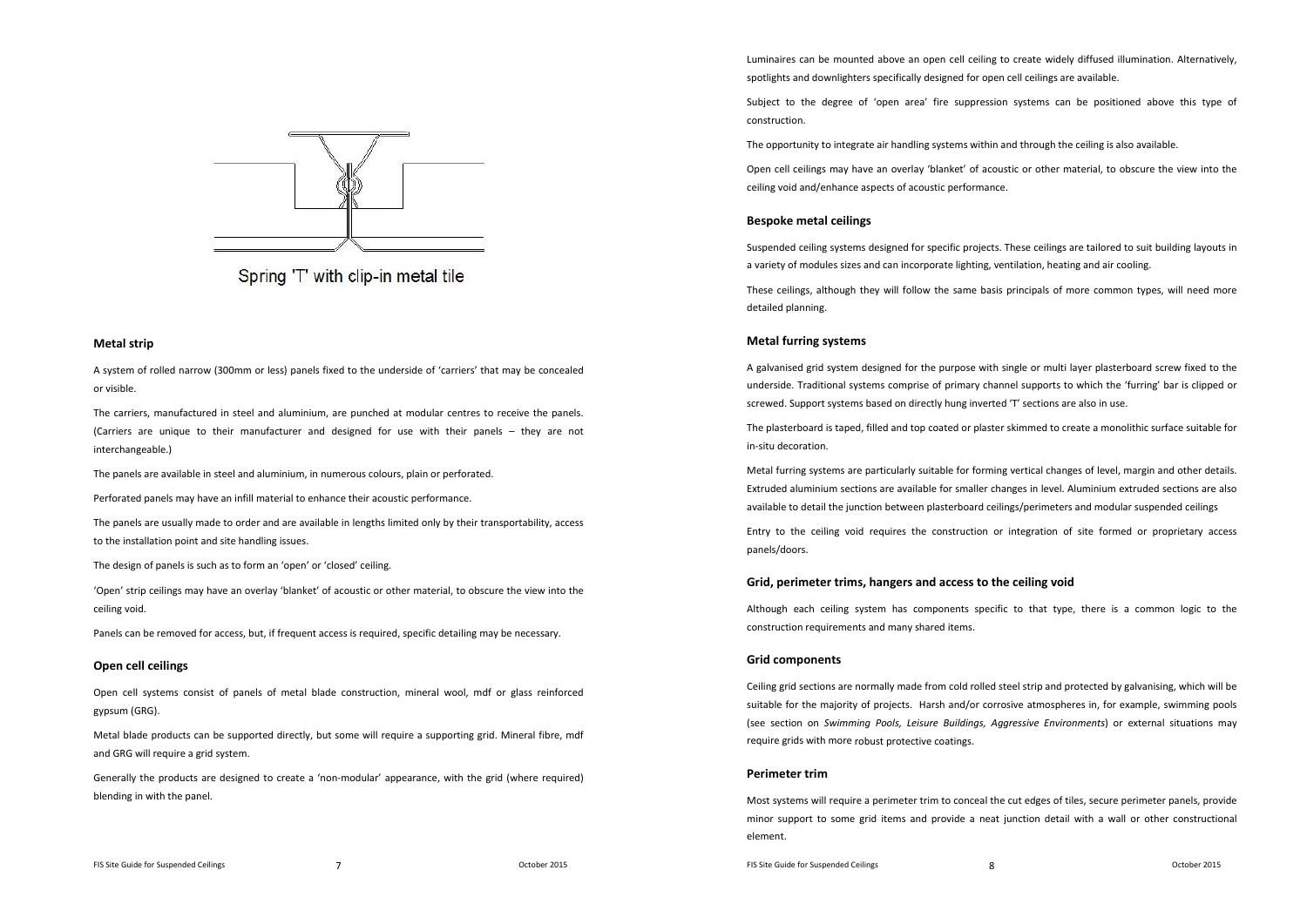Perimeter trim may be <sup>a</sup> simple 90° angle section of painted or capped rolled steel or extruded aluminium, or may be designed to create <sup>a</sup> 'shadow' gap between the ceiling and the wall.

Channel section trim and wedges are often required to hold the cut edges of metal tiles flat on the trim.

Adjacent lengths of rolled steel perimeter trim are simply butted together, although extruded aluminium items may have provision for <sup>a</sup> splice.

Rolled steel trim at internal and external corners can be site cut to form <sup>a</sup> 'true' mitre, an overlap or dummy mitre, square overlap or butt cut. Propriety corner covers are available but rely on the fixing surface to be accurately formed.

Thicker extruded aluminium trims will need to be site cut to 'true' mitres.

## **Hangers**

Most suspended ceilings will, by definition, be hung at <sup>a</sup> distance below the structural soffit.

Hangers may be pre‐straightened wire, angle section, threaded rod, flat strap or proprietary adjustable devices. The spacing of hangers is critical to the appearance and integrity of the ceiling and varies with the type of ceiling and the loads that are to be carried. When planning the type and spacing of hangers, additional loads imposed by lighting fixtures etc must be considered. If hanger positions are obstructed by void mounted equipment or limited by the design of the structure, bridging may be necessary to maintain acceptable spacing.

Attachment of hangers to the structural soffit is of fundamental importance. Extreme care must be exercised in the selection of the fixing device. Consideration must be given to the soffit material, the load to be carried and <sup>a</sup> suitable safety factor multiple (usually 3 or more). Site testing of the chosen fixing would be reassuring and responsible.

The consequence of <sup>a</sup> failure of the soffit fixing device is potentially catastrophic and life threatening. The attachment of the hanger to the ceiling grid deserves equal consideration.



**Access to the ceiling void**

For suspended ceiling systems that offer no or limited access to the void, purpose made or proprietary solutions are available.

Where access is needed infrequently it may be possible to form <sup>a</sup> removable panel by modifying the ceiling to allow an individual tile or panel to be taken down and subsequently replaced.

For frequent entry proprietary access panels may be appropriate. Many designs feature downward opening doors that can be infilled with matching ceiling panels.

The durability of the ceiling and the chosen access solution will be reliant on maintenance personnel receiving detailed instruction in their use.

# **Materials**

# **Quality of materials**

The project specification will usually name products from particular manufacturers. The materials will have been selected by the designer for specific performance characteristics and appearance. If consideration is given to installing products of alternative manufacture, great care should be exercised to ensure they fully match the original specification. Similar appearance is no guarantee of compliance.

Many of the major manufacturers are members of the FIS.

# **Delivery to site**

The majority of materials are delivered to site by manufacturer's authorised distributors. These specialists have the logistic resources and experience to ensure timely delivery and safe handling.

Most of the major distributors in the UK are members of the FIS.

## **Receiving, handling and storage of materials**

Ideally, an on-site delivery point should be designated that will allow suitable access for delivery vehicles. The area should allow for the safe and considerate handling appropriate to finishing trade material.

Most material can be palletised and off‐loading by fork‐lift truck will generally minimise damage.

The careful checking of delivery notes against actual consignments will help safeguard against later delays due to shortage or wrongly delivered material.

Movement of material from the delivery point to the installation area usually represents the greatest opportunity for damage, particularly if being achieved manually.

- All ceiling materials should be handled with care applies to both grid and panels.
- Cartons should not be dropped, rolled or slid.
- Cartons should be stacked the right way up on <sup>a</sup> dry, clean and flat base.
- Materials should be adequately protected from inclement weather.
- Materials should be protected from impact damage.
- Stacked materials should not be used as ad‐hoc scaffold or mess tables.
- Observe the manufacturer's recommendations for stacking and storage.
- Operatives should wear protective clothing, which may include gloves, and use proper handling equipment. (See also *Health and Safety* section.)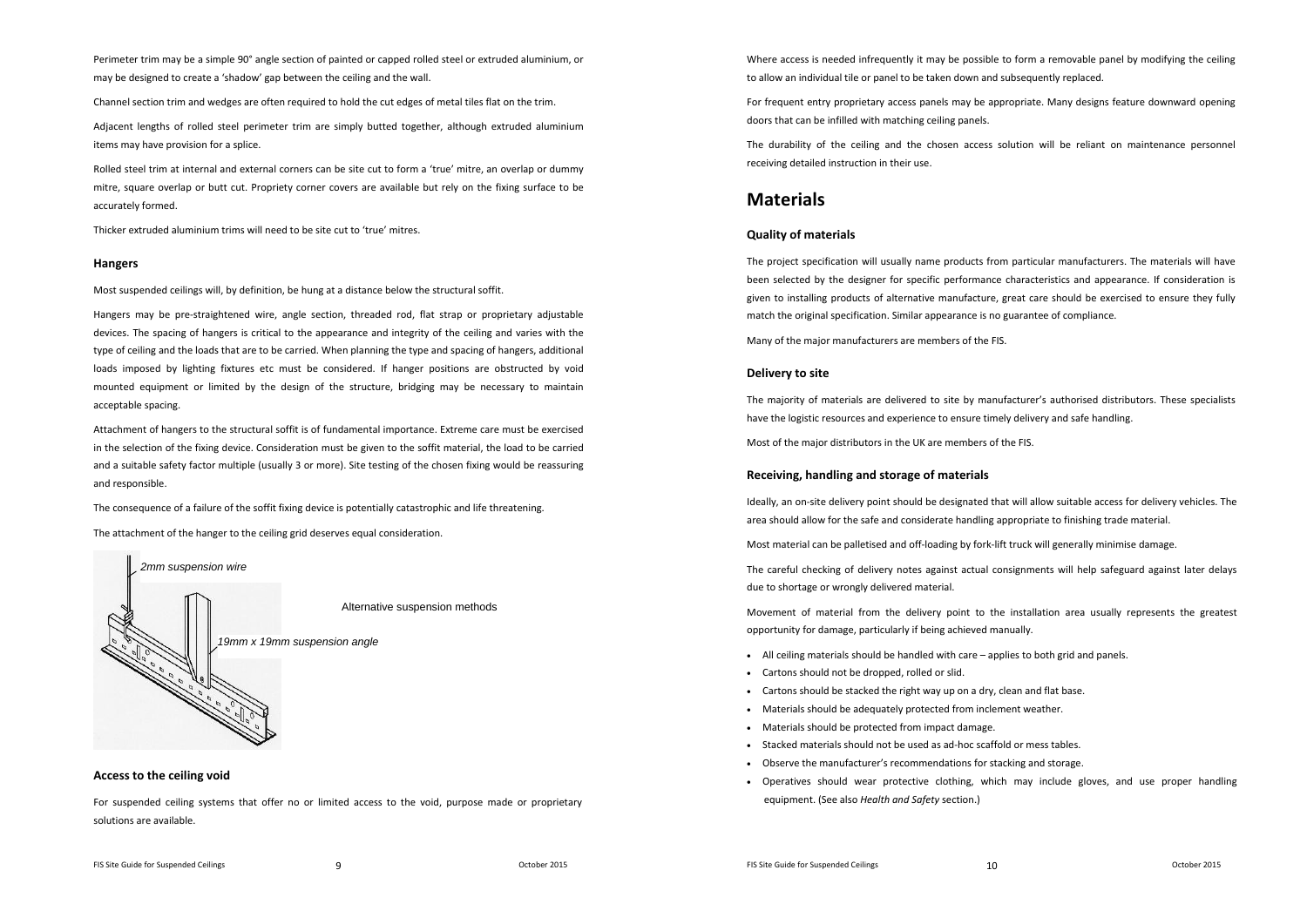The concentrated stacking of large quantities of materials may create structural loading issues. The floor loading design of the building or platform should be carefully considered and, if necessary, the material evenly distributed.

# **Installation**

# **Planning with the suspended ceiling contractor**

The installation of suspended ceilings is <sup>a</sup> key element in the construction programme. A finishing trade that also provides <sup>a</sup> platform for many of the services trades, its progress can be pivotal to the completion of <sup>a</sup> building. Installation is relatively fast and early planning with the ceiling contractor and interfacing trades is vital.

The main contractor and the suspended ceiling contractor will need to:

- Agree firm start and finishing dates at the time of entering into contract.
- $\sim$  Develop <sup>a</sup> detailed programme of work, which may include:
	- o Dates for the receipt of further design information.
	- o Dates for production and approval of working drawings.
	- o Dates for delivery of materials, and scheduling of phased deliveries.
- ٠ Issue/receive the latest issue of drawings relevant to his work, which would include reflected ceiling plans and the layout of lighting and other services outlets in the ceiling. This information should be integrated on one drawing and related to setting out points to be used by all trades.
- Agree the type of soffit fixing to be used.
- Consider the interface of the suspended ceiling with perimeter details window heads, blind boxes, upstands, plasterboard margins etc.
- Consider interaction and potential conflicts with structural and services components. These usually include:
	- o Dimensional co‐ordination of recessed luminaires and other terminal equipment with the tile/panel module.
	- o Additional support for luminaires, air distribution outlets, etc. When ceiling tiles/panels are to be partially supported by luminaires or air terminal devices, ensure that flanges are adequate and correctly dimensioned.
	- o Lateral stability of ceiling grid when interrupted by electrical trunking, continuous rows of luminaires or other ceiling level equipment.
	- oObstruction of ceiling hangers by ductwork, cable trays etc.
	- o Insufficient vertical space where ductwork, recessed luminaires and/or ceiling suspension components overlap.
	- oRestricted headroom for upward opening access panels.
	- oSprinkler heads clashing with main support sections of the ceiling system.
	- o Location of access panels for services.

## **When to install the suspended ceiling?**

'The installation of suspended ceilings is <sup>a</sup> key element in the construction programme. A finishing trade that also provides <sup>a</sup> platform with many of the services trades, its progress can be pivotal to the completion of <sup>a</sup> building.'

FIS Site Guide for Suspended Ceilings 11

Before the commencement of the ceiling installation some important factors should be considered. These will include:

- Suspended ceilings cannot effectively be protected once installed. Other trades working through or under ceilings pose <sup>a</sup> high degree of damage risk.
- Ductwork and pipe work should be installed, tested and lagged. Once installation of the ceiling has commenced access for bulky equipment and operatives becomes problematic.
- Cable trays should be installed and loaded. Pulling cables though completed or partially completed ceilings can cause damage to both the ceiling and the cables.
- The building envelope should be weather tight. Suspended ceiling components are interior products and should not be exposed to inclement weather.
- The building should be substantially dried out and/or means of controlling humidity in place. High levels of humidity can have <sup>a</sup> detrimental effect on some ceiling products and the manufacturer's recommendations should be followed. Heating may be necessary to prevent condensation forming overnight or during other periods when the building temperature drops. (Note: The use of gas heaters can create vast quantities of water vapour which will need ventilating or collecting.)
- The building should be relatively clean. Cleaning operations can create large volumes of dust which may adhere to the surface of the ceiling.
- Suspended ceiling of plasterboard on metal furring can be more tolerant of site conditions, although lack of casual access to the void will be more of an issue. Plasterboard can be affected by humidity and condensation.
- A two stage installation process can, with some suspended ceilings, be practical. The grid being installed without the panels, which are placed at <sup>a</sup> later stage. (The increased cost of such working should be dealt with at tender stage.) Between the two stages lighting fixtures, air terminal devices and other ceiling mounted items can be placed. Great care should be exercised by the 'other trades' as the incomplete ceiling can be susceptible to damage and/or misalignment. It may be necessary for the ceiling grid to be braced/reinforced to increase its resistance to being disturbed. Two stage installations can assist with issues of high humidity/condensation by the placing of the more vulnerable products to later in the building programme.

## **Sequence of installation**

Most suspended ceilings are installed as <sup>a</sup> continuous operation, the operatives following one another in <sup>a</sup> practiced progression and not necessarily completing one task before starting the next. Most will follow <sup>a</sup> logic that will track the following operations:

- Setting out points and elevation benchmarks are identified and related to design/layout drawings.
- ٠ Design dimensions are checked against actual construction.
- ۰ The proposed ceiling module layout is checked for inconsistencies.
- Finished ceiling heights are established and related to installed services and the clearance required for the ceiling system. (A rotating visible light laser can be useful at this stage.) The relative height of the ceiling/perimeter interface can also be checked.
- ۰ Setting out of the ceiling with the use of string lines and/or lasers with particular emphasis to establishing 'square' reference lines.
- Installation of the perimeter detail.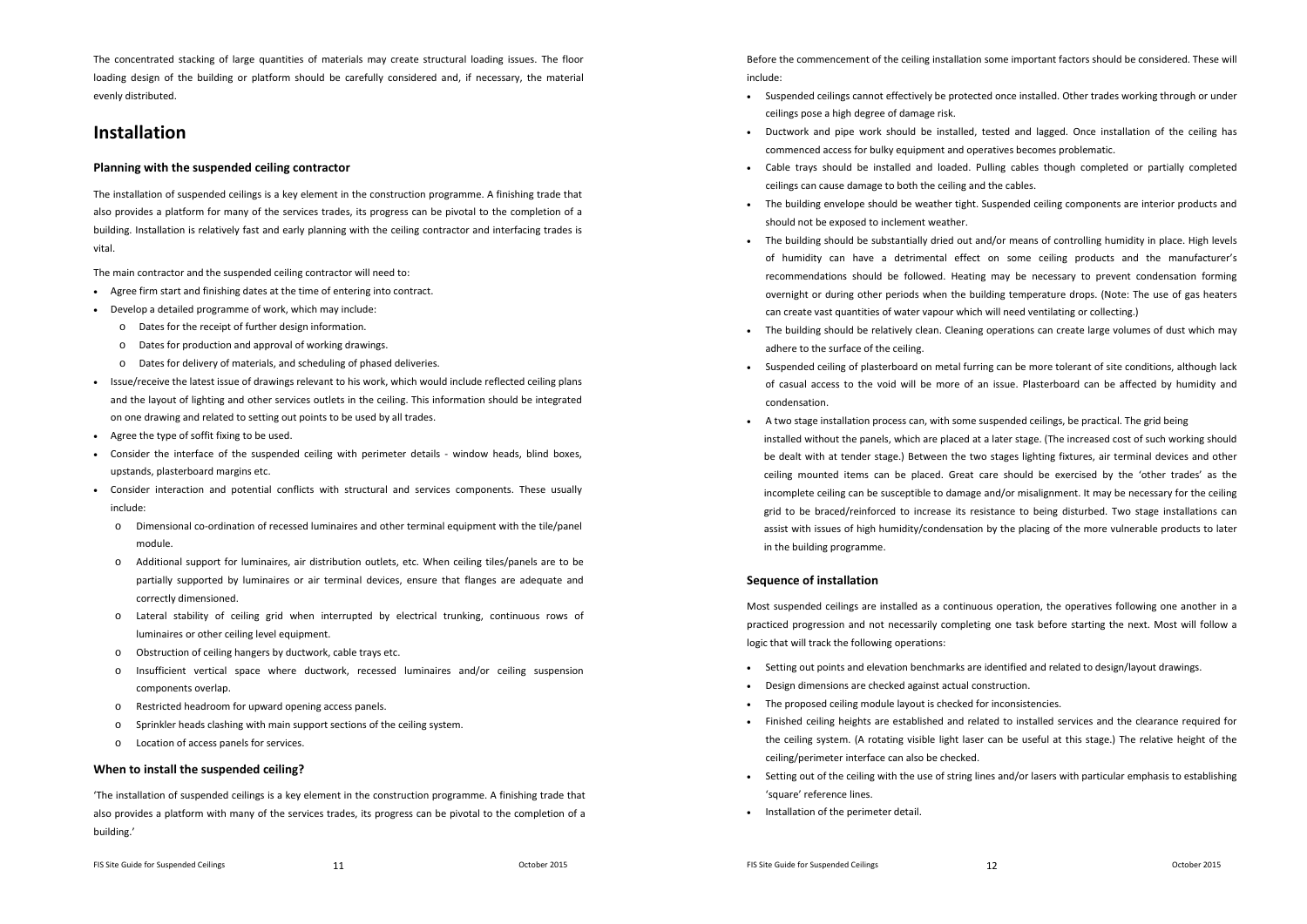- The position of fixings into the structural soffit is determined and installed. Hangers are attached to the soffit fixings. (Working platforms may need to be raised to reach structural soffits.)
- $\sim$ Hangers may be levelled at this stage, depending on the type of hanger and the ceiling fixer's preference.
- ٠ The ceiling grid is installed and panels placed, unless <sup>a</sup> two stage process has been agreed.
- ٠ Apertures for some ceiling mounted items such as downlights will be formed.

## **Integration of services**

Where services items such as continuous slot diffusers and lighting provides support to the ceiling and effectively dictates the layout, consideration should be given to these being positioned by the specialist ceiling contractor. Spotlights, luminaires and other service fittings should not be supported directly onto the back of tiles or panels. A pattress or other suitable method must be used to ensure any load is transferred to the grid. The manufacturer's guidelines on such loads should be consulted and direct independent suspension used where exceeded.

*All materials and components should be installed in accordance with the recommendations of the manufacturer or supplier.*

# **Fire Protection**

#### **Structural fire protection**

Comprehensive coverage of the contribution suspended ceilings can make to structural fire protection is too complex for this publication. An understanding of the actual regulations may be assisted by reference to publications by the leading manufacturers and discussion with your local building control officer. The following points should also be considered:

- If a suspended ceiling is intended to contribute to the structural fire protection of a building, the tendering ceiling contractors must be informed. Such ceilings may require specific materials and will need particular construction details.
- ٠ Work should be undertaken by contractors with experience of such installations, using operatives with full understanding of the fixing requirements.
- The ceiling installation must conform in every respect with the tested or assessed design. Full constructional details and <sup>a</sup> full copy of the relevant fire test report or assessment document must be available to the ceiling contractor and main contractor.
- Any proposed deviation from the tested system must be subjected to evaluation by <sup>a</sup> competent authority. Re-testing may be necessary.
- The existence of <sup>a</sup> suspended ceiling that is contributing to the structural fire protection of <sup>a</sup> building should be made known to the building owner, with instructions for its future maintenance and the preservation of its integrity.

#### **Cavity barriers**

Regulations call for the control of fire, smoke and gases in ceiling voids. Generally, the regulations limit the dimensions (length, width & volume) of ceiling voids and specify requirements for various types of barrier.

The provision and construction of cavity barriers should be thoroughly researched, but the following should be considered:

- Cavity barriers should be installed at the specified intervals. Building design/practical considerations may dictate placing barriers at closer centres than called for.
- Cavity barriers must satisfy the requirements of current Building Regulations.
- A satisfactory seal must be made where <sup>a</sup> barrier abuts the structure and the use of both rigid and flexible materials, in combination, may be necessary.
- Where services penetrate <sup>a</sup> barrier its effectiveness must be maintained by effective and approved sealing.
- The building regulations provide for the use of <sup>a</sup> suspended ceiling in lieu of cavity barriers. Such ceilings are rarely used and require particular considerations. This type of ceiling has special constructional details and is intended to protect an area below the ceiling from <sup>a</sup> fire in the void above. It must not be confused with the relatively more common ceiling discussed under *Structural fire protection* above.

# **Services Needed by Ceiling Contractor**

## **Scaffolding**

The responsibility for the provision of working platforms for the erection of suspended ceilings should be established at tender stage. Tendering ceiling contractors will, if required, include the equipment, the associated costs of erecting, moving and the relative production efficiencies of working from their chosen solution. If working platforms are to be provided by the main contractor as part of his 'attendance' the particular requirements of ceiling installation should be considered.

Scaffolding provided by the main contractor for general construction purposes is unlikely to be suitable for the needs of the suspended ceiling specialist. When installing grid and panels <sup>a</sup> fully boarded platform approximately 1800mm below the finished ceiling height is required to an area consistent with the progress of programme. Higher platform levels may be required to enable soffit fixings and hangers to be installed. If mobile scaffold towers are to be provided, their type and the quantity to be provided must be fully described in the tender documents.

Where mobile scaffold towers are to be used, <sup>a</sup> clear floor area will be needed to allow their safe and efficient use. Floor mounted services are <sup>a</sup> particular hazard and impedance.

Regulations governing the erection and use of working platforms will have <sup>a</sup> strong influence on what needs to be provided and its use.

Further reading on working at height, refer to the Health and Safety section, Work at height (page18).

#### **Electrical power**

A continuous and reliable source 110‐volt power will be required near to the work locations for electric tools. The number of outlets should be commensurate with the number of operatives employed installing suspended ceilings.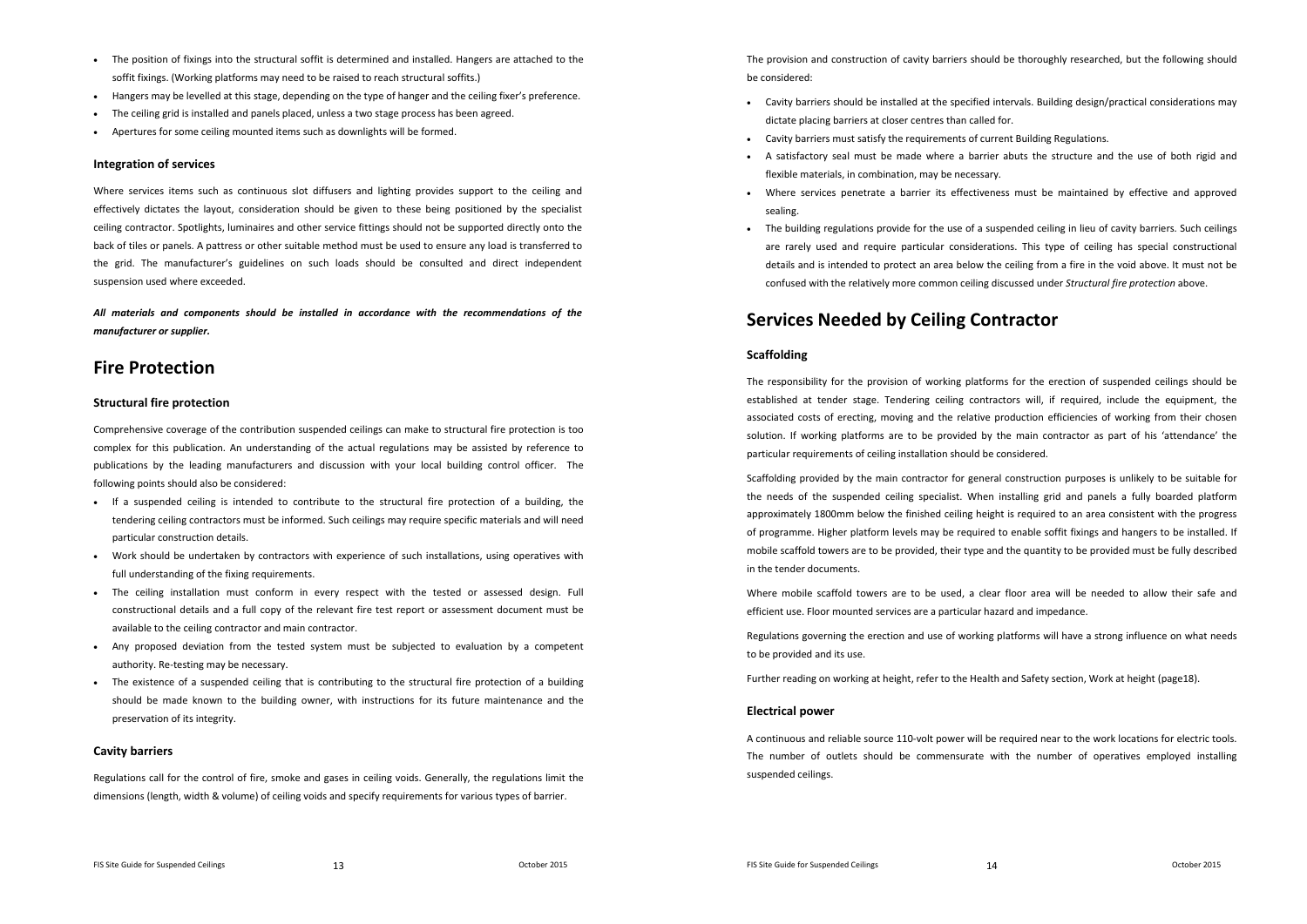## **Lighting**

Temporary site lighting is vital for safety. High quality task lighting will be needed to ensure <sup>a</sup> high standard of workmanship. As <sup>a</sup> finishing trade the suspended ceiling will be viewed as part of <sup>a</sup> complete interior design with, usually, <sup>a</sup> high level of illumination. It would not therefore be unreasonable for the ceiling to be installed in similar conditions.

## **Debris**

A volume of packaging material and off cuts will arise from the installation. Generally the ceiling contractor will take these to agreed points on each level for clearance by the main contractor.

# **Health and Safety**

## **The Health & Safety at Work Act**

The Health & Safety at Work Act 1974 imposes <sup>a</sup> general duty on employers to ensure so far as is reasonably practicable the health, safety and welfare at work of all their employees. The Act also provides, without prejudice to the generality of their duties, <sup>a</sup> list of specific duties of employers in respect of their employees. Contractors should play their full part in overall safety on site by adhering to the specific provisions and by making their site personnel aware of the need to conform to site safety rules at all times. Full co-operation should be sought from all other parties to the contract as far as site operations are concerned.

The Health & Safety at Work Act 1974 also requires that materials and products are safe and without risk to health when properly used. However, when materials and products that are potentially harmful are used, it is imperative to adhere to the manufacturers' instructions and recommended safety precautions. The Control of Substances Hazardous to Health Regulations (COSHH) 2002 (as amended) relate to these duties under the Health & Safety at Work Act and employers must meet their obligations in respect of this legislation.

## **The Construction (Design and Management) Regulations 2015**

The CDM Regulations place duties on all those who contribute to health and safety on <sup>a</sup> construction project, including clients, designers, principal designers, principal contractors and contractors. They also require the development of the Construction Phase Health and Safety Plans and creation of the Health and Safety File.

The CDM Regulations apply to all Commercial and Domestic construction projects. In consequence, the contractor will be involved in projects that fall within scope, eg new build contracts, and refurbishment contracts.

#### *Key points on the CDM Regulations 2015*

A Client must appoint in writing <sup>a</sup> Principal Designer and Principal Contractor when there is more than 1 contractor on site.

A Construction Phase Plan is required for all Construction projects

projects are notifiable when;

The construction work will last longer than 30 days and 20 people working simultaneous at the same

time or last longer than 500 person days.

The aims of the CDM Regulations include the following:

- . To ensure that all parties consider the hazards and risks associated with the work or location in advance.
- ۰ ● To encourage project planning i.e. the co-ordination of activities.
- ۰ To ensure that <sup>a</sup> written control document, the Construction Phase Health and Safety Plan, is developed.
- ۰ To ensure that future work and maintenance issues are considered.

If there is any doubt as to whether you don't understand your responsibilities or when your contract falls within the scope of these Regulations, the advice of <sup>a</sup> health and safety consultant should be sought.

*The importance of compliance with these regulations cannot be overstated as the authorities are looking* for a responsible approach to be taken by all those involved in any form of construction related activity.

#### **Site safety rules**

All employees should adhere to the following:

 Upon arrival on site they should report to the Project Manager, Site Agent or client contact and familiarise themselves with specific site safety and health regulations. They should also identify the nearest fire alarm point, fire exit, fire extinguisher and first aid box to their place of work.

#### They should also:

- Work in accordance with any agreed Safe System of Work or Method Statement.
- ٠ Acquaint themselves with the fire procedures for the site or building and observe the relevant rules.
- Obey all site instructions regarding the wearing of personal safety equipment such as hard hats, safety glasses, ear protection, footwear, etc.
- Know to whom all accidents are to be reported and the procedures to be followed.
- ٠ Know to whom all defects in plant and equipment must be reported.
- Keep all gangways, exits and work areas clean and tidy and ensure that fire exits and staircases are kept free from any materials or debris, especially in occupied premises.
- Maintain good housekeeping throughout all areas of work by never leaving floors wet, and lifting and clearing waste regularly. Be aware that other site personnel may not be familiar with the working practices involved, for example, in the installation of partitions and/or suspended ceilings.
- ۰ Provide adequate protection and signs for the safety of others when their activities create <sup>a</sup> hazard.
- Never run, especially when on scaffolding.
- ۰ Obtain assistance when heavy items require to be lifted. Always bend knees and lift with <sup>a</sup> straight back.
- Follow correct hygiene and first aid procedures in the event of minor injuries. (Injection against tetanus for site operatives is recommended.)
- ٠ Ensure that machine and hand tools are used correctly and that worn tools and equipment are replaced.
- ٠ Acquaint themselves with the safety rules regarding the use of special machines and, where appropriate, use guards; avoid wearing loose clothing near moving machinery, and not wear ties and rings when using power tools or similar equipment. (It is inadvisable to use special power tools if working alone on site.)
- ٠ Refrain from interfering with or adapting any equipment or service without proper advice or permission.
- ۰ Refrain from nailing objects to ladders and steps, do not remove guard or kick rails on towers or scaffolding.
- ۰ Obey site instructions concerning mobile plant and never ride on open hoists.

FIS Site Guide for Suspended Ceilings 16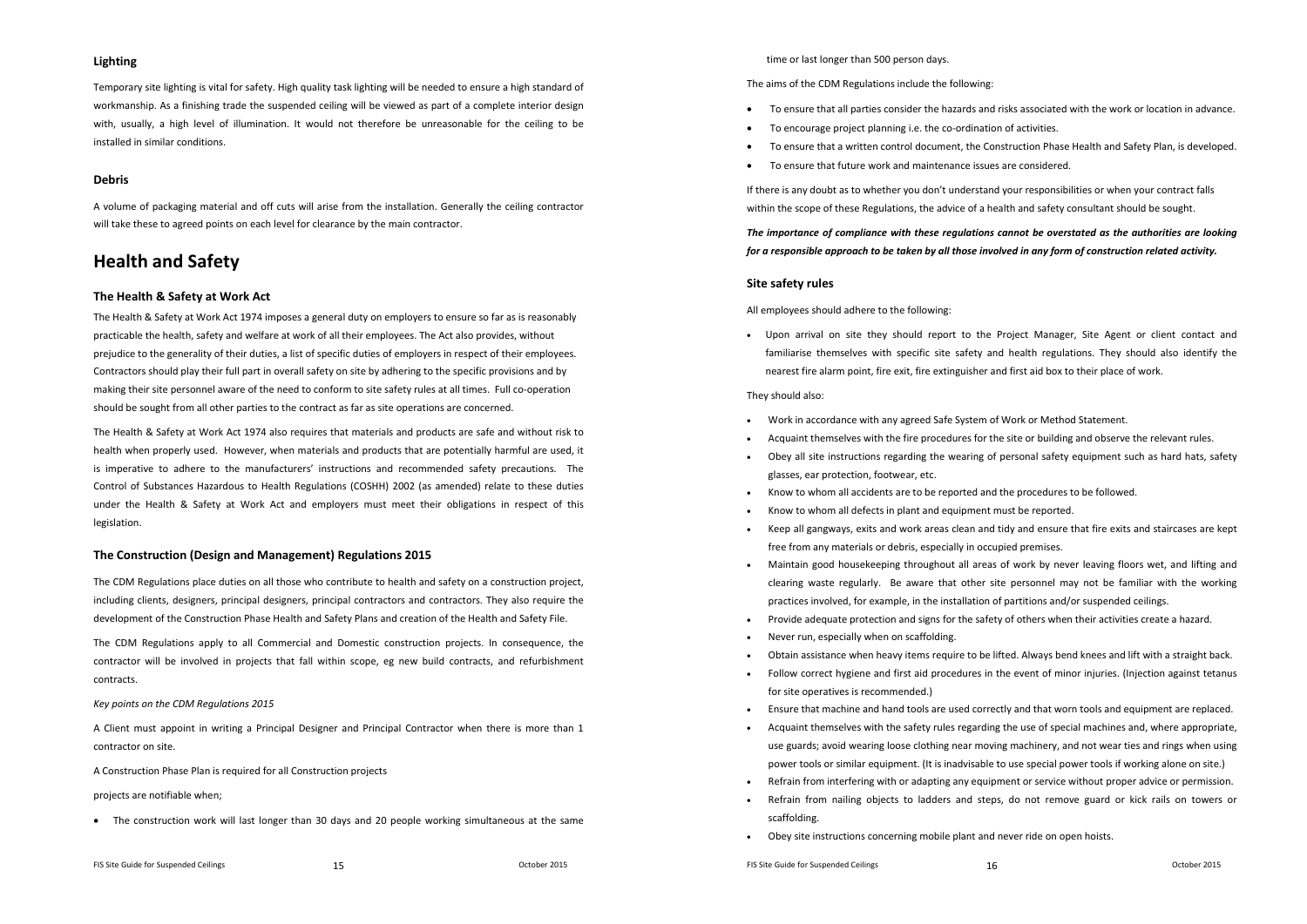- $\sim$  Ensure electrical equipment is properly connected. Safe working practices require the use of 110‐volt power supply. Where practicable, electrical plant when not in use should be isolated.
- $\mathbf{r}$ Ensure all precautionary measures advised by the manufacturers are taken when lasers are to be used.
- ٠ Ensure that if hazardous materials are identified during the course of the work, the site Health & Safety Officer and the installer company is advised immediately.
- ٠ Wear safety glasses and gloves and other appropriate protection when handling glass, particularly annealed glass. Damaged glass should be broken into small pieces and placed into boxes or bins marked 'Danger ‐ broken glass'; do not place into sacks or bags.

## **Work at height**

In April 2005 the law regarding Work at Height changed. The most significant change was to make every employer responsible for considering whether there is any risk associated with fall from height – regardless of how far the fall might be.

## **There is no longer <sup>a</sup> 2m rule**

Whether working at 1m or 10m from the ground you can be seriously hurt or worse if you fall.

Employers must consider the risks associated with tasks being performed and should apply the following considerations to each situation.

- $\bullet$ Can the work be done without working at height?
- ٠ If not, can <sup>a</sup> safe platform be established?
- If not, can suitable access equipment be used?
- ٠ If not, can collective fall protection be used? (Nets, bean bags, air bags or crash decks)
- If not, can personal fall protection be used? (Fall restraint or fall arrest)

# *This general guidance should always be considered along with the specific information in the relevant sections in this Site Guide and the FIS Health and Safety Handbook.*

*These new regulations have not outlawed the use of steps and ladders but they do require serious consideration to be given as to whether they are the most appropriate access equipment.*

Podium steps or small platforms may be more appropriate in some circumstances.

# **Step‐ladders, trestles and stagings**

The main hazards associated with step‐ladders, trestles and stagings are:

- $\bullet$ Unsuitable base, eg unlevelled, packing pieces, loose material etc.
- ٠ Unsafe use of equipment (on scaffold platforms, roof etc, where special precautions are not taken).
- ٠ Overloading.
- ٠ • No edge protection on stagings.
- $\sim$ Use of equipment where <sup>a</sup> safer method should be provided.
- ٠ Overhanging of boards or staging at support ('Trap Ends').
- ٠ Using defective equipment.
- ٠ Excessive span of scaffold boards when used with trestles (eg boards must not exceed 1.2m where 38mm boards are used).
- ٠ All stagings where persons may fall and be injured must have guard‐rails and toe boards.

Safe use of this equipment requires the selection of appropriate equipment that is of adequate strength and stability for the task, together with <sup>a</sup> sensible approach to work on the equipment. Under the new Work at Height Regulations the selection of platforms or podium steps should be considered in preference to stagings and steps as they provide <sup>a</sup> more stable work platform in many cases.

# **Ladders**

Select a safe system of access. If both hands are needed to do the work then <sup>a</sup> ladder is not to be used. Ladders must be of sufficient strength to suit the work to be undertaken and be of the industrial and not domestic type.

More accidents arise each year from the use or misuse of ladders than from any other single piece of **equipment.**

- Ladders with broken stiles and rungs are very unsafe and should not be used under any circumstances.
- Ladders should be inspected and any damaged ladders reported to <sup>a</sup> supervisor.
- ٠ Ladders should never be sited on uneven ground.
- ٠ Ladders must be tied at both stiles (not the rungs) to <sup>a</sup> secure anchor point.
- ٠ Ladder should not be used where <sup>a</sup> safer method is available.
- There should be sufficient handhold at the top of the ladder or at the stepping off position.
- There must be sufficient foothold at each rung.
- ٠ Care should be taken when using <sup>a</sup> ladder near overhead electrical cables, crane contacts etc.
- ٠ • Ladders must be at a suitable angle, 1 out to 4 up or  $75^\circ$ .
- The overlap of extension ladders must be at least three rungs.
- Ladders must be removed to storage, or made inaccessible by some means, at the end of each working day, to ensure that unauthorised access to scaffolds etc by others, particularly children, is prevented.

## **Stilts**

Stilts used by operatives to gain access to high‐level work areas such as ceiling fixing, are usually supplied in fixed or variable length versions made from durable lightweight material such as aluminium and nylon and designed to allow normal walking action. It is possible to become competent in the use of this equipment in <sup>a</sup> fairly short time, but it is essential that users do not try to exceed the design limitations by attempting excessively difficult tasks. To be used safely, the following conditions should be met:

- Proper training must be given to all users.
- ۰ Users should acquaint themselves with any manufacturer's limitations on the use of the equipment.
- The equipment must be properly maintained and regularly examined for faults.
- ۰ • Stilts should only be used on reasonably level firm surfaces that are free from debris; never step over materials, cables or debris left on the floor surface or climb from one level to another.
- ۰ Ensure that the tools and materials needed to carry out the work at the elevated working levels do not present <sup>a</sup> hazard due to the risk of falling; one solution being the provision of <sup>a</sup> pouch to hold the tools and materials.
- Never use stilts near unguarded windows, stairwells or other potentially hazardous situations.
- ۰ If stilts are used adjacent to an open edge where <sup>a</sup> guardrail has been erected, the height of the rail is unlikely to be adequate and <sup>a</sup> further upper rail will be required. In this situation, the person responsible for erecting the guardrails should be informed when work on stilts is likely to take place,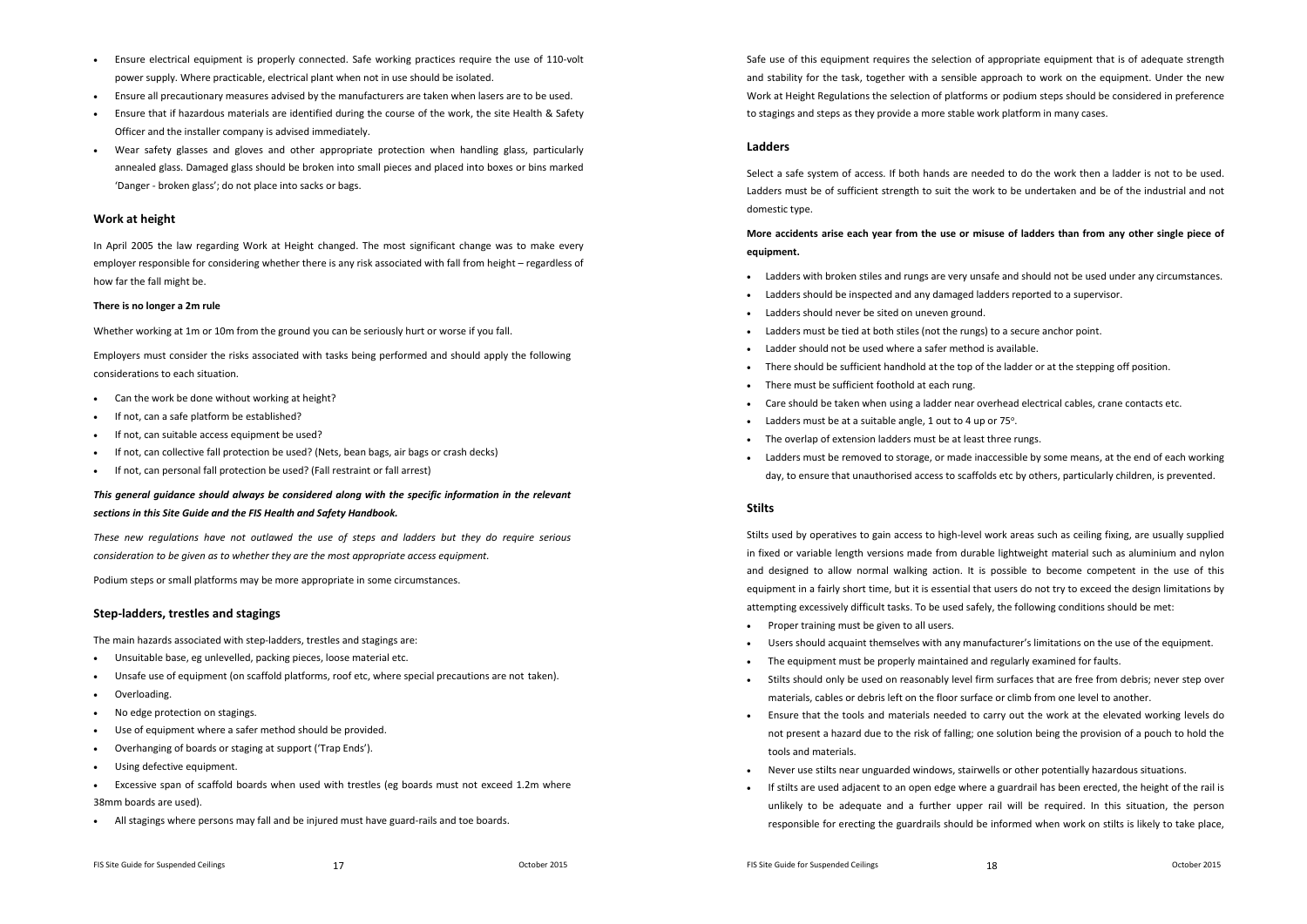so that arrangements can be made for an upper rail to be erected that provides adequate protection.

- Exercise care when walking near or under obstacles at head height, and extreme caution when near electrified cables (aluminium is <sup>a</sup> conductor of electricity).
- ٠ • Stilts should not be worn when travelling from one work area to another; they should be removed and refitted once at the new worksite.

# **Scaffolding**

Around half of all deaths occur as <sup>a</sup> result of people falling from height ‐ especially scaffolds.

- $\bullet$  Scaffolds may only be erected, altered or dismantled under the direction of <sup>a</sup> person who carries <sup>a</sup> formal certificate of competence.
- $\bullet$ Scaffold must be inspected regularly by <sup>a</sup> competent person and <sup>a</sup> record kept.
- ٠ Unsafe scaffold must be reported to the relevant person immediately.
- $\mathbf{r}$ Platforms must be kept clear at all times.
- $\ddot{\phantom{a}}$ While scaffold is being erected or dismantled, 'Scaffold Incomplete' signs should be displayed.
- A securely tied ladder must always be used to climb up and down scaffold.
- All working platforms or edge protection must have a guard-rail and toe board and an intermediate guard‐rail, <sup>a</sup> secured panel, or an extended toe board. These must not be removed. The most potentially dangerous occurrence in any scaffold is where guard rails are missing.
- Materials must be stacked adjacent to standards in small quantities, never between them. Heavy loading is only permitted in specially designed sections of the scaffold ‐ loading bays.
- Materials must never be thrown, tipped or dropped from any height. A properly constructed chute or hoist must be used.
- Metal base plates must be used that are the correct size to provide safe bearing. The ground must be firm and level.
- Scaffold boards must always be in good condition. Damaged, rotten or notched boards must be replaced. Platform boards should not overlap and there must be no gaps between them.
- Standards must be upright and set out in accordance with the regulations. Internal and facade bracing is a statutory requirement.
- Scaffolding should be tied into the building or otherwise designed.

#### **Mobile elevating work platforms**

The Mobile Elevating Work Platform (MEWP) is the general name for <sup>a</sup> range of powered access platforms such as Scissor Lifts, Cherry Picker (Boom type), Mast Climber etc.

These machines are extremely versatile and can provide an effective and efficient means of working at height. Safe use requires planning and preparation as there are dangers associated with the use of this equipment including the risk of collapse, overturning, falling from the basket and being trapped against <sup>a</sup> structure

Avoiding these risks requires planning; <sup>a</sup> risk assessment should always be carried out to ensure that all obvious hazards have been considered:

- $\sim$ Other vehicle movement (plant, cars, buses).
- ۰ Ground conditions and quality (sloping, uneven or soft).
- ۰ Local overhead or underground hazards.
- Condition of the equipment.
- The work to be done, duration, materials, tools and weather conditions.

The work should then be planned to ensure that at least the following three control measures are in place:

- Safe Plant
- Safe Site
- Safe Operator

Safe Plant – Selection of the right equipment for the job, ensure that it is in good working order and has been thoroughly examined in the last six months. Weekly user checks should also be carried out. If on long term hire ensure that regular maintenance is also being done.

Safe Site – Make sure the work area is separated from other plant, vehicles and people. Make sure the boom cannot be caught by <sup>a</sup> passing truck. Check general and local ground conditions. Know what the weather forecast is if working outside. Make sure there is <sup>a</sup> rescue plan in place for either <sup>a</sup> fall or failure of the equipment.

Safe Operator – All operators of MEWPs must have been trained and be familiar with the machine they are using. Make sure operators are familiar with emergency procedures, fault reporting and inspection procedures.

When using boom type machines it is recommended that <sup>a</sup> fall‐restraint safety harness is used. This should minimise the likelihood of the user falling out of the basket. If fall‐arrest is used <sup>a</sup> fall rescue procedure will be needed.

For further information contact the manufacturer of the machine and refer to HSE publication MISC164 'Preventing Falls from boom‐type mobile elevating work platforms'.

# **Completion**

## **Provision of O & M (Operation and Maintenance) manual**

If required under the terms of his engagement, the ceiling contractor will compile <sup>a</sup> manual detailing information relevant to the installation. This may include:

- Details of the manufacturer(s) of the ceiling grid, panels and other components.
- Description of the type(s) of ceiling(s), construction and finish. Manufacturer's instructions and source of replacement material.
- 'As built' drawings.
- Information on acoustic performance, surface spread of flame, contribution to structural fire protection (including test reports), resistance to corrosive atmosphere etc.
- Guidance on maintaining the integrity of structural fire protection and cavity barriers.
- ۰ Details of any special characteristics.
- Manufacturer's advice on cleaning, maintenance and repair.
- Advice on removal and replacement of tiles.
- ٠ Details of access panels and their use.
- Relevant COSHH data.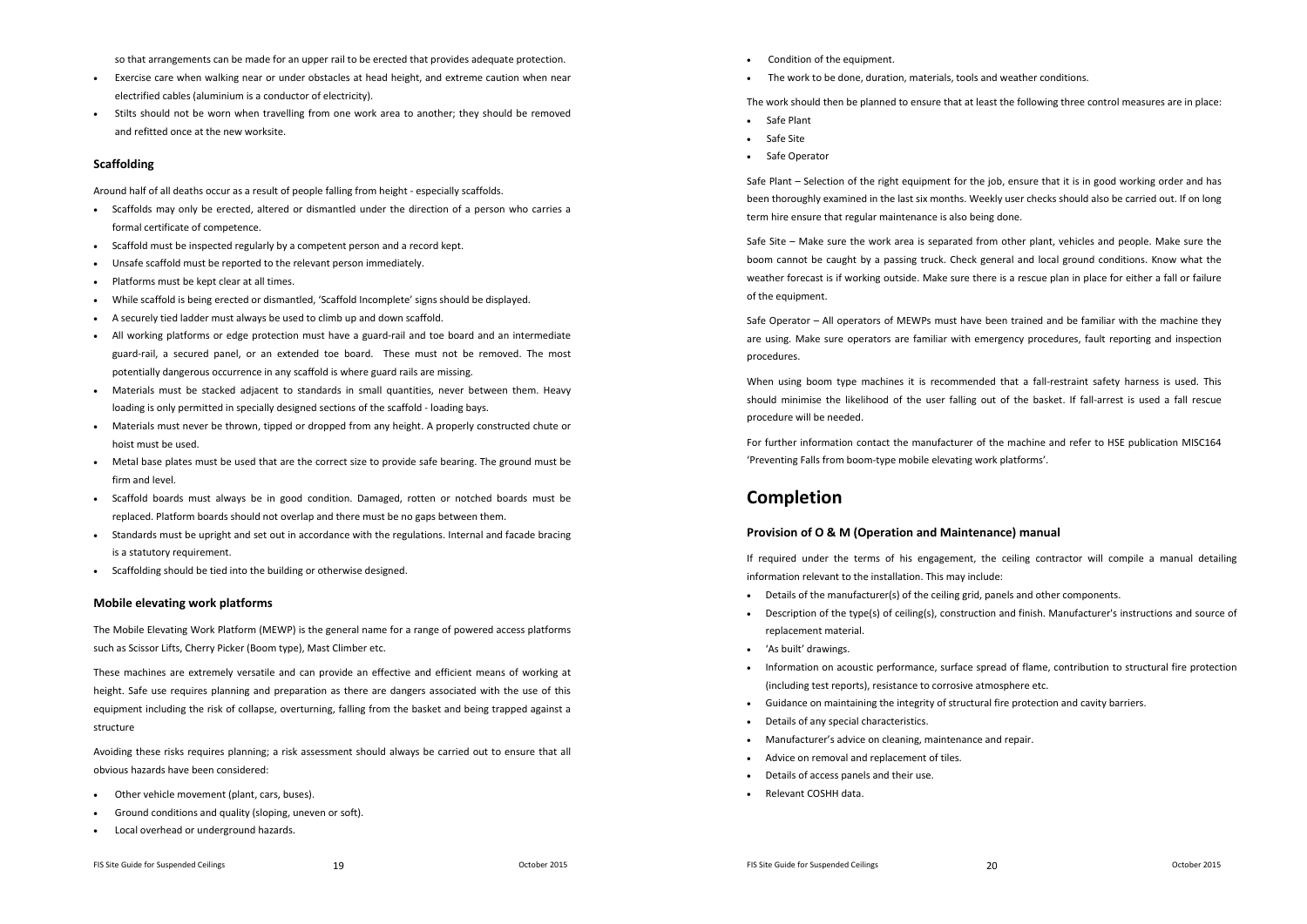#### **Maintenance**

- With the exception of plasterboard ceilings, most suspended ceiling panels or tiles are factory finished and require no further decoration at the time of installation.
- $\bullet$ Cleaning should be carried out in accordance with the manufacturer's recommendations.
- Soiled ceilings can be cleaned by chemical spray methods. Specialist cleaning companies should be consulted.
- In-situ redecoration of some suspended ceilings is possible. Before undertaking redecoration the effects on the acoustic and fire performance/characteristics should be considered.

# **Swimming Pools, Leisure Buildings, Aggressive**

# **Environments**

Suspended ceilings that are to be installed above swimming pools, in leisure buildings and other interior environments may need to be able to cope with conditions of high humidity, condensation and corrosion. Particular care should be exercised in the selection of materials and fixing methods.

The FIS can provide information on the sources of appropriate specialised information.

# **Summary**

In publishing this guide the FIS's aim is to help the project team achieve <sup>a</sup> completed building that looks and functions to its full design potential.

Whilst being only one of the many specialist trades involved, suspended ceilings have <sup>a</sup> disproportionate impact on the progress of the programme. The early appointment of <sup>a</sup> specialist suspended ceiling contractor who has the necessary experience and resources to achieve satisfactory completion is therefore of major importance.

Contractor membership of FIS will be <sup>a</sup> significant indicator of <sup>a</sup> contractor's suitability.

# **Appendix 1**

#### **List of references**

| BS 476:               | Fire tests on building materials and structures                                  |
|-----------------------|----------------------------------------------------------------------------------|
| Part 4: 1970 (1984)   | Non-combustibility test for materials                                            |
| Part 6: 1989          | Method of test for fire propagation for products                                 |
| Part 7: 1997          | Method for classification of the surface spread of flame of products             |
| Part 22: 1987         | Method for determination of the fire resistance of non-loadbearing elements      |
|                       | of construction                                                                  |
| Part 23: 1987         | Methods for determination of the contribution of components                      |
|                       | to the fire resistance of a structure                                            |
| Part 31.1: 1983       | Methods for measuring smoke penetration through doorsets and shutter             |
|                       | assemblies: Section 31.1: 1983 Method of measurement under ambient               |
|                       | temperature conditions                                                           |
| <b>BS EN ISO 140:</b> | Acoustics. Measurement of sound insulation in buildings and of building elements |
| BS EN ISO 140-3: 1995 | Laboratory measurement of airborne sound insulation of building elements         |
| BS EN ISO 140-4: 1998 | Field measurements of airborne sound insulation between rooms                    |
| <b>BS EN ISO 717:</b> | Acoustics: Rating of sound insulation in buildings and of building elements      |
| BS EN 717-1: 1997     | Airborne sound insulation                                                        |
| BS EN 717-2: 1997     | Impact sound insulation                                                          |
| BS EN 1364-1: 1999    | Fire resistance tests for non-loadbearing elements - walls                       |
| BS EN 1364-2: 1999    | Fire resistance tests for non-loadbearing elements - ceilings                    |
| BS EN 1365-4: 1999    | Fire resistance tests for loadbearing elements - columns                         |
| BS EN 1366-1: 1999    | Fire resistance tests for service installations - ducts                          |
| BS EN 1366-2: 1999    | Fire resistance tests for service installations - fire dampers                   |
| BS EN 1991-1-1:2002   | Actions on structures. General actions. Densities, self-weight, imposed          |
|                       | loads for buildings                                                              |
| BS EN 12825: 2001     | Raised access floors                                                             |
| BS EN 13964: 2004     | Suspended ceilings. Requirements and test methods                                |
| BS 5234:              | Partitions (including matching linings)                                          |
| Part 1: 1992          | Code of practice for design and installation                                     |
| Part 2: 1992          | Specification for performance requirements for strength and                      |
|                       | robustness, including methods of test                                            |
| BS 5492: 1990         | Code of practice for internal plastering                                         |
| BS 6180: 1999         | Code of practice for protective barriers in and about buildings                  |
| BS 6206: 1981 (1994)  | Specification for impact performance for flat safety glass and safety            |
|                       | plastics for use in buildings                                                    |
| BS 6262: 1982         | Code of practice for glazing for buildings                                       |
| Part 4: 1994          | Code of practice for safety related to human impact                              |
| BS 8000:              | Workmanship on building sites                                                    |
| Part 5: 1990          | Code of practice for carpentry, joinery and general fixings                      |
| Part 7: 1990          | Code of practice for glazing                                                     |
| Part 8: 1994          | Code of practice for plasterboard partitions and drylinings                      |
|                       |                                                                                  |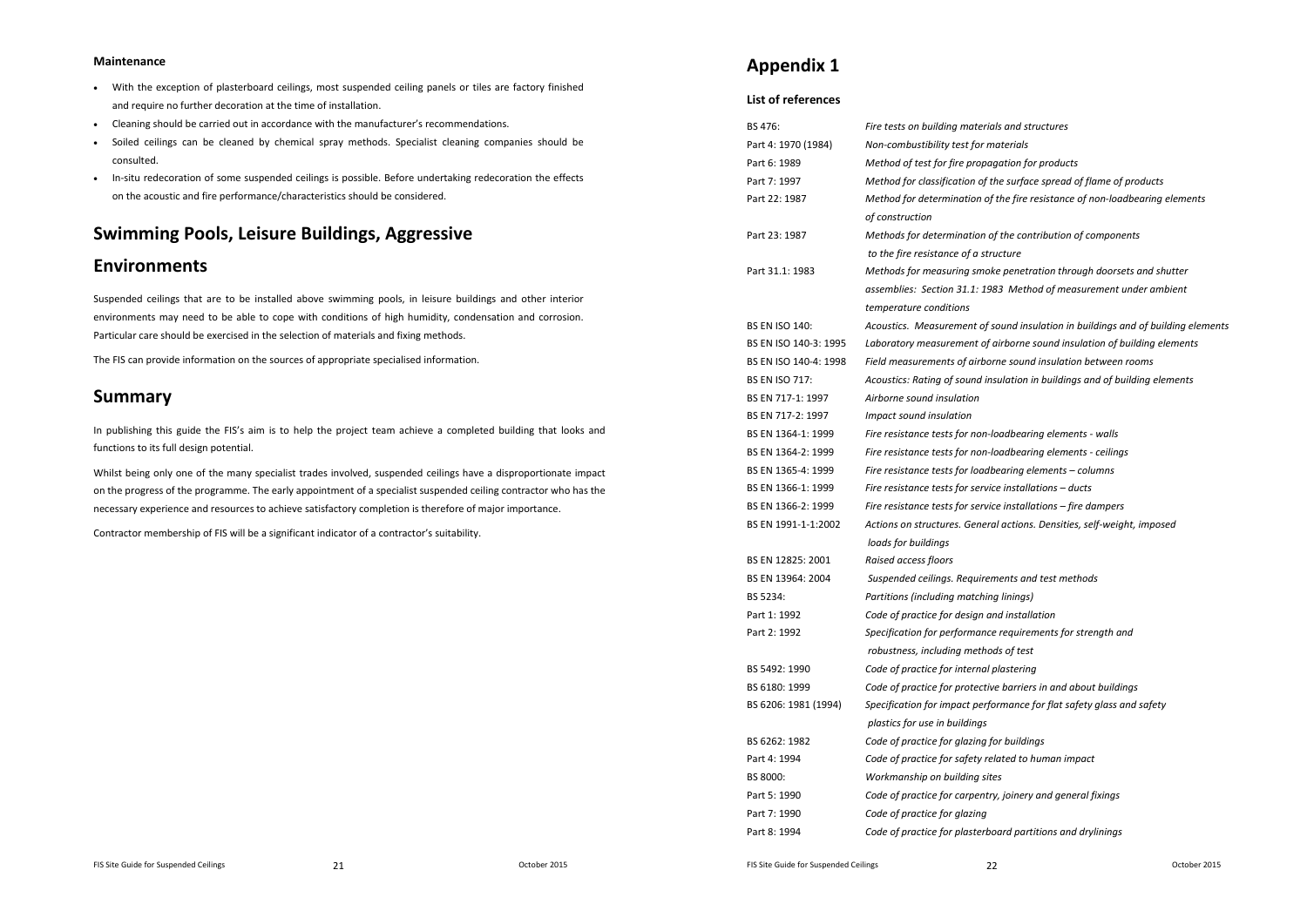Part 10: 1995 *Code of practice for plastering and rendering* Part 11: 11: *Code of practice for wall and floor tiling* Part 11.1: 1989 (1995) *Ceramic tiles, terrazzo tiles and mosaics* Part 11.2: 1990 *Natural stone tiles* Part 12: 1989 *Code of practice for decorative wallcoverings and painting* BS 8212: 1995 *Code of practice for drylining and partitioning using gypsum plasterboard* BS 8214: 1990 (1992) *Code of practice for fire door assemblies with non‐metallic leaves* BS 8300: 2001 *Design of buildings and their approaches to meet the needs of disabled people. Code of practice* BS EN ISO 9000 (formerly BS 5750) *Quality systems* The Building Regulations (England and Wales) Approved Document B ‐ *Fire Safety* Approved Document E ‐ Resistance to the passage of sound Approved Document K ‐ *Protection from falling, collision and impact* Approved Document L2A ‐ *Conservation of fuel and power. New buildings other than dwellings* Approved Document L2B ‐ *Conservation of fuel and power. Work in existing buildings that are not dwellings* Approved Document M ‐ *Access to and use of Buildings* Approved Document N ‐ *Glazing – Safety in relation to impact, opening and cleaning* Regulation 7 ‐ *Materials and workmanship* The Building Standards (Scotland) Regulations The Building Regulations (Northern Ireland) The Health & Safety at Work Act Management of Health & Safety at Work Regulations Control of Substances Hazardous to Health Regulations (COSHH) The Construction (Design and Management) Regulations (CDM) Health & Safety Commission (HSC) Approved code of practice on Management of health and safety at work Glass and Glazing Federation (GGF) Codes of practice on Glass handling, storage, transport, and safety in the flat glass industry Property Services Agency (PSA) Method of Building Performance Specification ‐ *MOB PF2 FS/SP: Platform Floors (Raised Access Floors)*

#### **FIS references**

*FIS Information Sheets FIS Health & Safety Handbook FIS Site Guide for Partitioning FIS Site Guide for Suspended Ceilings FIS Site Guide for Drylining FIS Site Guide for Raised Access Flooring* FIS Website: *www.thefis.org*

*Note: Information contained within this site guide is current at the time of going to press.*